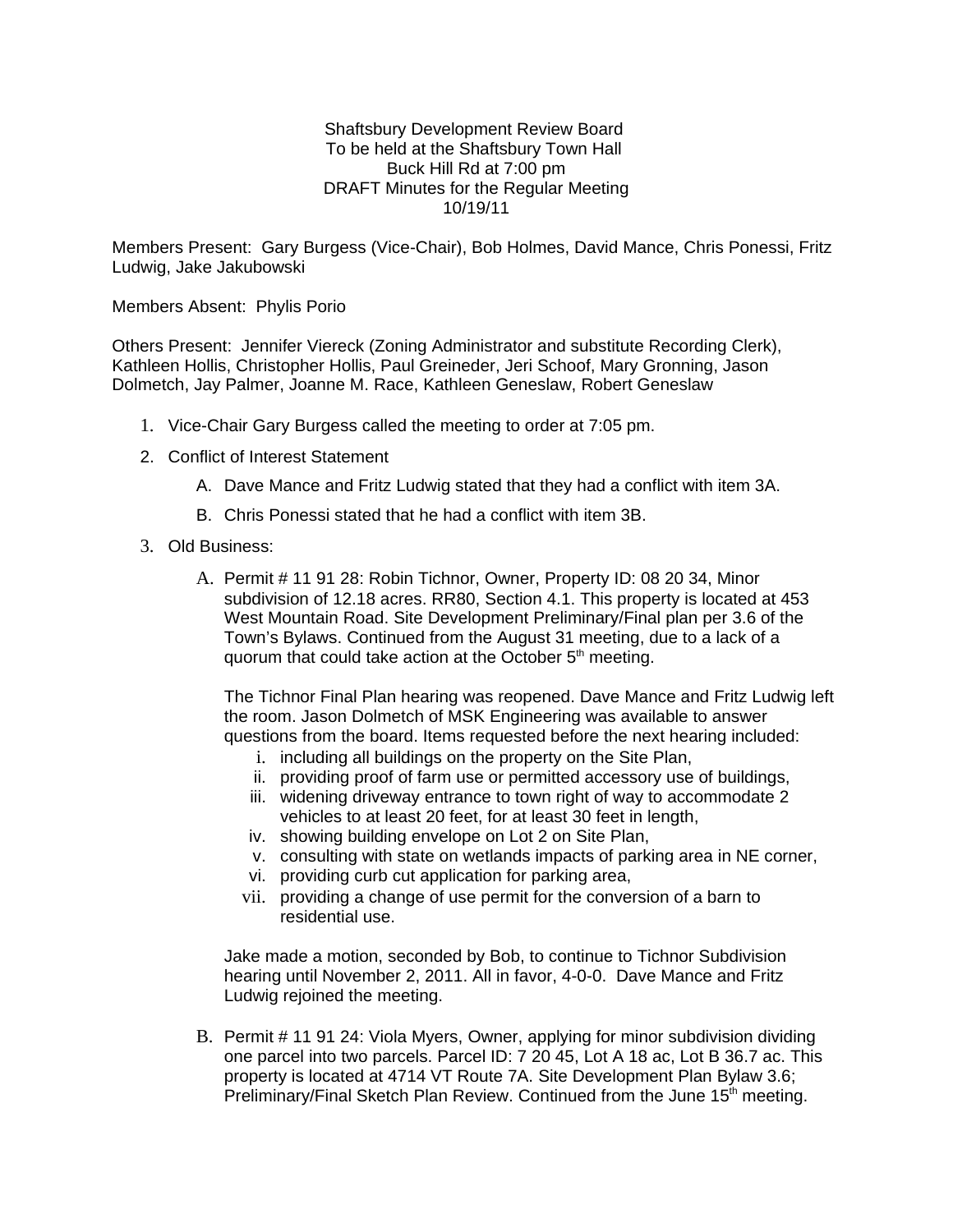The hearing was opened, and Chris Ponessi left the room. Paul Greineder presented information for the applicant, including proof of warning to all abutters and emergency service providers, utilities and utility easements, contours and dimensions of boundaries, deferral language for Parcel #2, and deed maintenance agreement. The board requested that Paul change the words "Planning Commission" to "Development Review Board" on the final Mylar when submitted.

Dave made a motion, seconded by Fritz, to close the hearing and continue it to Deliberative Session. All in favor 5-0-0. Chris Ponessi rejoined the group.

- 4. New Business: None.
- 5. Curb Cut: None.
- 6. Other Business: Zoning Administrator Jennifer Viereck brought 2 items to the board's attention.
	- A. A new Materials List form to be used to keep a written record at hearings and inform applicants of what the board requires them to provide prior to the next hearing. Copies will be provided to the applicant, DRB Chair, and Zoning Administrator at the close of each hearing. Dave provided minor amended language.
	- B. A letter from an attorney on behalf of Arthur Paulin, asking for a reopening of his Zoning Permit Appeal #11-91-65 hearing for discussion of additional information. After much discussion, the board directed Jennifer to seek an opinion from Shaftsbury's attorney Rob Woolmington on whether this letter requires action from the board, such as reopening the hearing as requested, or accepting a new application for a variance.
- 7. Decisions to be signed: Jake provided amended language to correctly reflect the motion as decided in deliberative session on October 5, 2011, and the Wright decision was signed by Vice Chair Gary Burgess. The decision denies the application pursuant to 6.4.2.2, which classifies assembly of building materials as industrial and therefore not an acceptable use of Roadside Commercial zoned property. While there is a need for economic development in Shaftsbury, the DRB encourages the applicant to seek space in an appropriately zoned area.
- 8. Minutes: Jake made a motion, seconded by Chris to accept the August 31 Minutes as written. All in favor, 4-0-2, with Dave and Fritz abstaining, as they were not present.
- 9. Deliberative Session: at 8:15, Dave made a motion, seconded by Jake, to enter into deliberative session. Chris Ponessi left the meeting, as he was recused from both matters.

At 8:42, Fritz made a motion, seconded by Bob, to close Deliberative Session and reopen the meeting.

Permit # 09 87 66, Continued from 9/7/11, Laurel Zinn, Owner, Property ID: 07 20 52. Jake made a motion, seconded by Dave, to approve the accessory apartment for Laurel Zinn of 320 Hidden Valley Road, upon the applicant securing a Zoning Permit to legalize